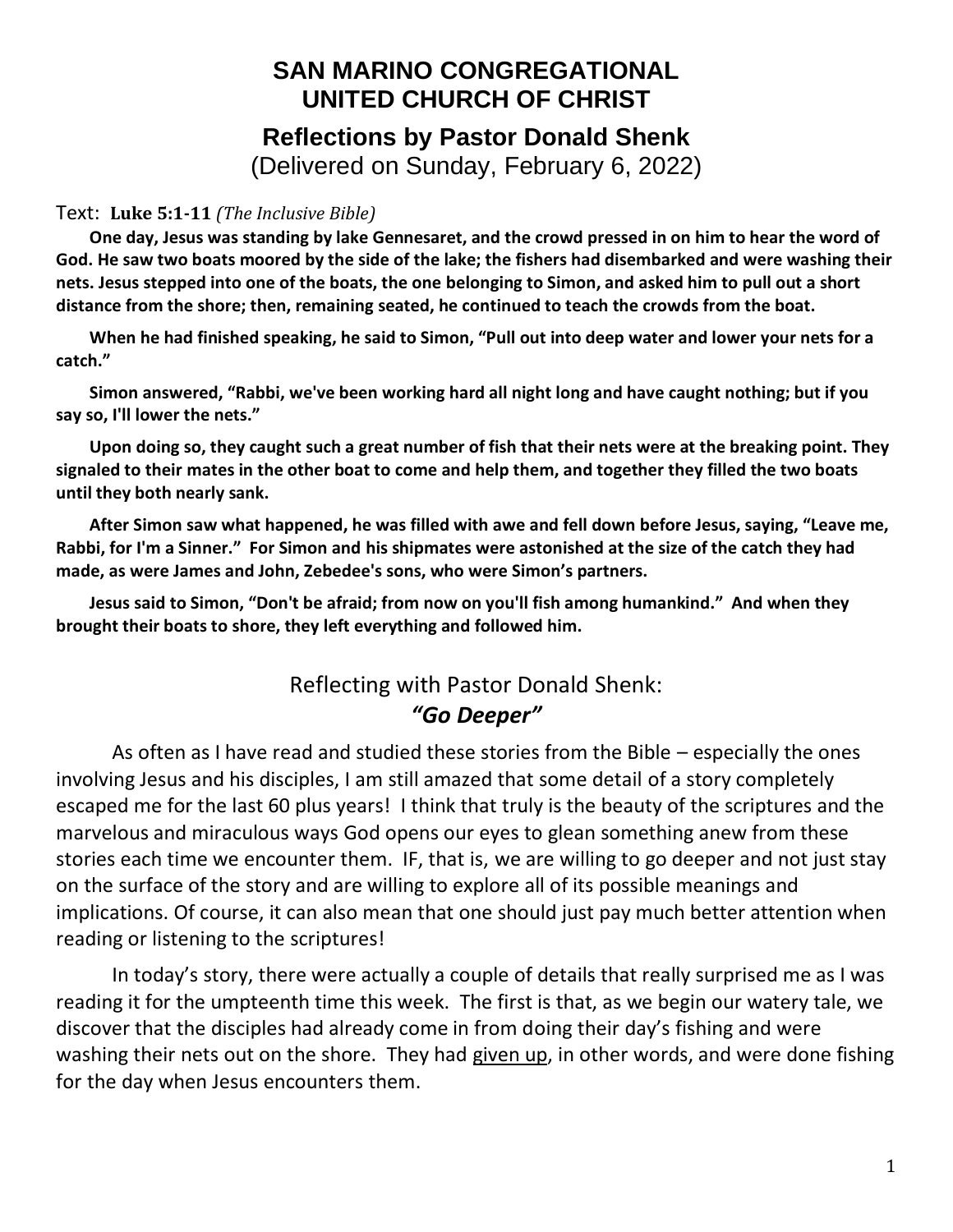I think this is a detail worth exploring since I believe it points to the ways in which we humans often give up some-thing – a task, a project, a dream, a desire – because whatever way we were going about it wasn't working and so we decided to cut our losses and stop pursuing whatever that task, project dream or desire might be.

Here in our story with Simon, the task as well as the desire is to catch some fish. It's what he and his crew do, after all. They depend on it in fact.

But when Jesus tells him to return to his task, Simon's first response is that they've been doing everything they've always done  $-$  fishing-wise  $-$  all night long, in fact, and that they've caught nothing. I can imagine that he wasn't any too pleased to accept Jesus' instruction to go out and try again.

The other detail I completely mixed up with another instance within the Gospels where Jesus helps some of his disciples get more fish. Do you know what I'm talking about? It happens in John's gospel, where he places the incident near the end of his gospel, in the last chapter, in fact, when Jesus is manifested to the disciples after his crucifixion.

In John 21, the fisher folx Jesus had called and lived with for three years don't recognize him at first. In this instance, Jesus calls to them to cast their nets on the other side of their boat. When they do and it is filled to overflowing with fish, they finally recognize their Teacher and are overjoyed to have him with them again.

But here in Luke, the incident has a markedly different detail – rather than telling the fisher folx to cast their nets on the other side, Jesus tells them to "pull out into deep water" and then lower their nets for the catch.

Somehow, I had never noticed the difference between the two tales as they are situated in the gospels. Not only does this telling of the tale point out the disparity between the gospels and their writers, but it reveals something important we can take with us in terms of how we interpret this story for our own lives.

Jesus, in Luke's gospel, seems to me to not only be rewarding the disciples for their generosity in loaning him one of their boats so he could preach from the waters of the Gennesaret, but teaching them *right off the bat*, before they even decide to follow him, that there is much to be discovered when they go deeper – not only in terms of what they will catch, but what they will learn when they do so.

For it is from this point on in their journey with Jesus that He will ask them to look deeply not only within themselves but into the ways they perceive the world and the ways the world perceives him and the one who sent him.

And when they do occasionally understand that and go deeper with Jesus, they are rewarded with far more than nets full of fish, they're given the keys to the kin-dom of God which will help them unlock the doors for all of us who come afterwards seeking for deeper wisdom and deeper truth.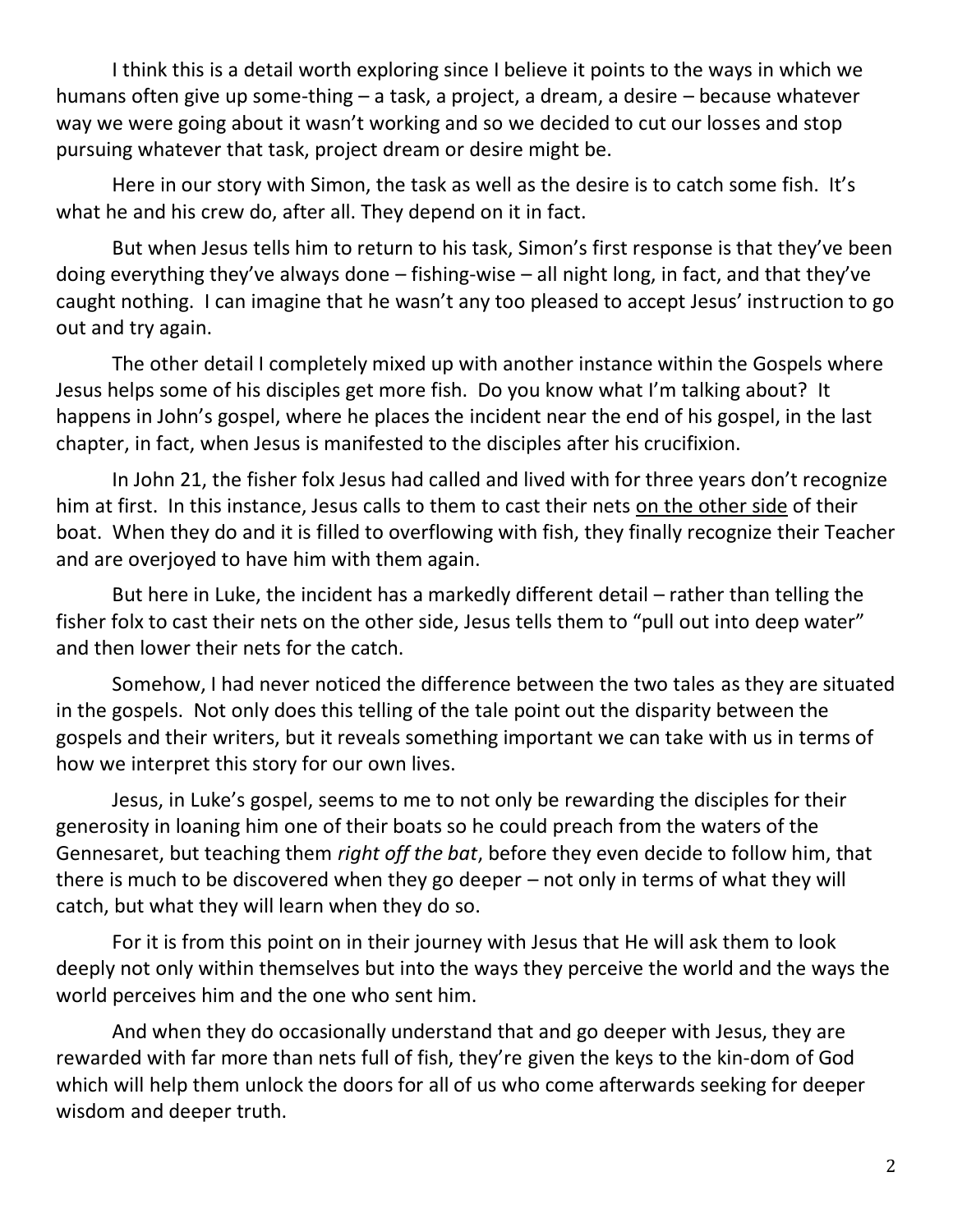Going back to Simon, he who will be called Peter as he starts to figure out how to go deeper with the Christ, we are provided with a stand in for all those times we don't buy into something that comes to us from God but, hopefully, learn how to listen and go with it anyway.

Elisabeth Johnson, a professor at the Lutheran Institute of Theology in Cameroon of all places, notes that, "Simon is caught by surprise. In the midst of his ordinary daily grind, and in fact, after a particularly lousy night at work, he is encountered by one who changes everything… He initially protests Jesus' instructions to go out into the deep waters and let down the nets because he is convinced that the fish are not biting. They have worked all night and caught nothing. We can hardly blame him for his skepticism. How often do we resist Jesus' claim on our lives because what he is calling us to do seems too crazy, too impractical? How often do we avoid putting out into the deep waters of following and bearing witness to Jesus because we are convinced that we will not see any results? What might it mean for us to go deep-sea fishing with Jesus — to trust and follow him outside our comfort zones, to let go of our certainties, to have our lives radically reoriented?"

I've been thinking and praying a lot about going deep sea fishing with Jesus during this pandemic time and the seemingly small amount of fish that seem to be swimming in this small sea we call our church home. Why has God called us, this small school of fish, here to this place and what is God calling to us to do in this space and at this time?

As we heard last week at our Annual Meeting, our financial prospects have never been better even as our active church body has never been smaller. And I wonder, as I do each morning in my prayers, why is God prospering us so? What are we being called to do and to be as a church in this community? What possibilities are available to us to make a difference right here where we have been planted or plopped, if you want to continue the fish metaphor? Why has God stocked this particular pond with this particular group of fish folx?

We each have our own problems, our own challenges, our own disap-pointments, and discouragements. But still we come together whether in person or online to be the church. We come to hear God's word and to feel the love God has for us and to discover the love we have for one another and for all of God's children. And here we are called to go deeper.

My biggest hope for this year, along with a radical lessening of COVID throughout our world, is that we will be guided to how we can give of ourselves and of our gifts so that we may bring the light and the love we feel so powerfully as a part of this mighty band of believers to our community and our world. What projects might we embark upon? How might we use the extraordinary amount of monies designated for missions this year to create a change in the lives of people that are looking for hope and for that light and love we exude?

Let's heed Jesus' call to go deeper this year that we might find more fish to feed the multitudes physically as well as spiritually. Let's look up and say, "Ok, God, I'll listen. I'll follow. Where do you need what we have to give the most?" And let's share those ideas with